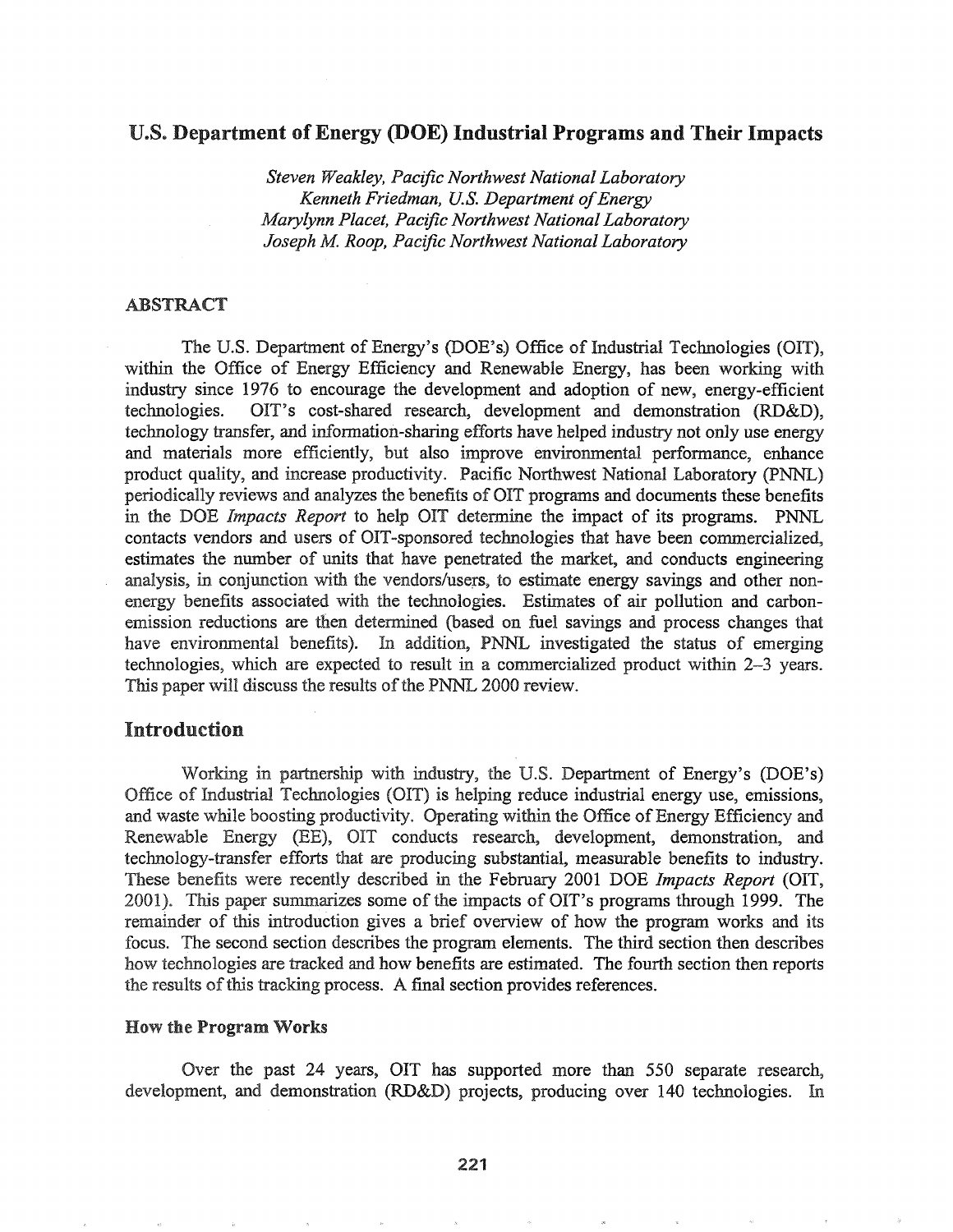1999 alone, successfully commercialized technologies saved more than 185 trillion Btu in measured savings. While these energy savings are impressive, industry has reaped even greater benefits from the productivity improvements, reduced resource consumption, decreased emissions, and enhancements to product quality associated with these technological advances. In addition, many OIT-supported projects have significantly contributed to expanding basic knowledge about complex industrial processes and laid the foundation for the development of future energy-efficient technologies,

Since 1994, OIT has implemented an innovative, customer-driven research strategy known as Industries of the Future. This strategy ensures that OIT projects meet the country's needs and make the most of limited research resources by helping to focus public and private technology investments on industry's most critical research needs.

The Industries of the Future strategy has made it possible for entire industries, many for the frrst time, to work together to define and pursue their top priorities for RD&D. The new approach takes advantage of the insights and resources industry can bring to the research planning and implementation process. Industry's involvement is designed to ensure adoption and use of the successful energy-efficient technologies.

The Industries of the Future strategy strives to integrate a broad range of efforts to meet industry's current and future needs..

- Collaborative RD&D focuses on the following energy-intensive industries: agriculture, aluminum, chemicals, glass, forest products, metalcasting, mining, petroleum and steel.
- RD&D is also conducted in enabling or cross-cutting technologies, applicable to a wide range of manufacturing industries: combustion, sensors and controls, advanced materials, and continuous-fiber ceramic composites..
- @ Technical assistance is provided by energy and environmental plant assessments conducted by Industrial Assessment Centers. Other technical assistance is provided by data, decision tools, and recognition programs promoting adoption of a systems approach to increasing the efficiency of electric motors and drive systems, compressed air, and steam..
- \$ Financial assistance is used to encourage cooperative demonstrations of emerging technologies and development of energy-saving ideas and innovations by inventors and small businesses.
- State Assistance is also available to aid in providing similar support to industry at the state level to that provided by OIT at the national level.

The Industries of the Future process affords industry a strong voice in the allocation of federal industrial research dollars while enabling OIT to increase research productivity. The process takes advantage of the inherent relationship between efficiency and production costs, using market drivers to help focus scarce resources where they can effect the greatest improvements in U.S industrial efficiency.

The Industries of the Future allows participating manufacturers, suppliers, and vendors expand their technical knowledge base, gain access to complementary technical expertise and facilities, and acquire a bigger voice in directing RD&D in their industry. Although participating private firms may be the first to benefit from more efficient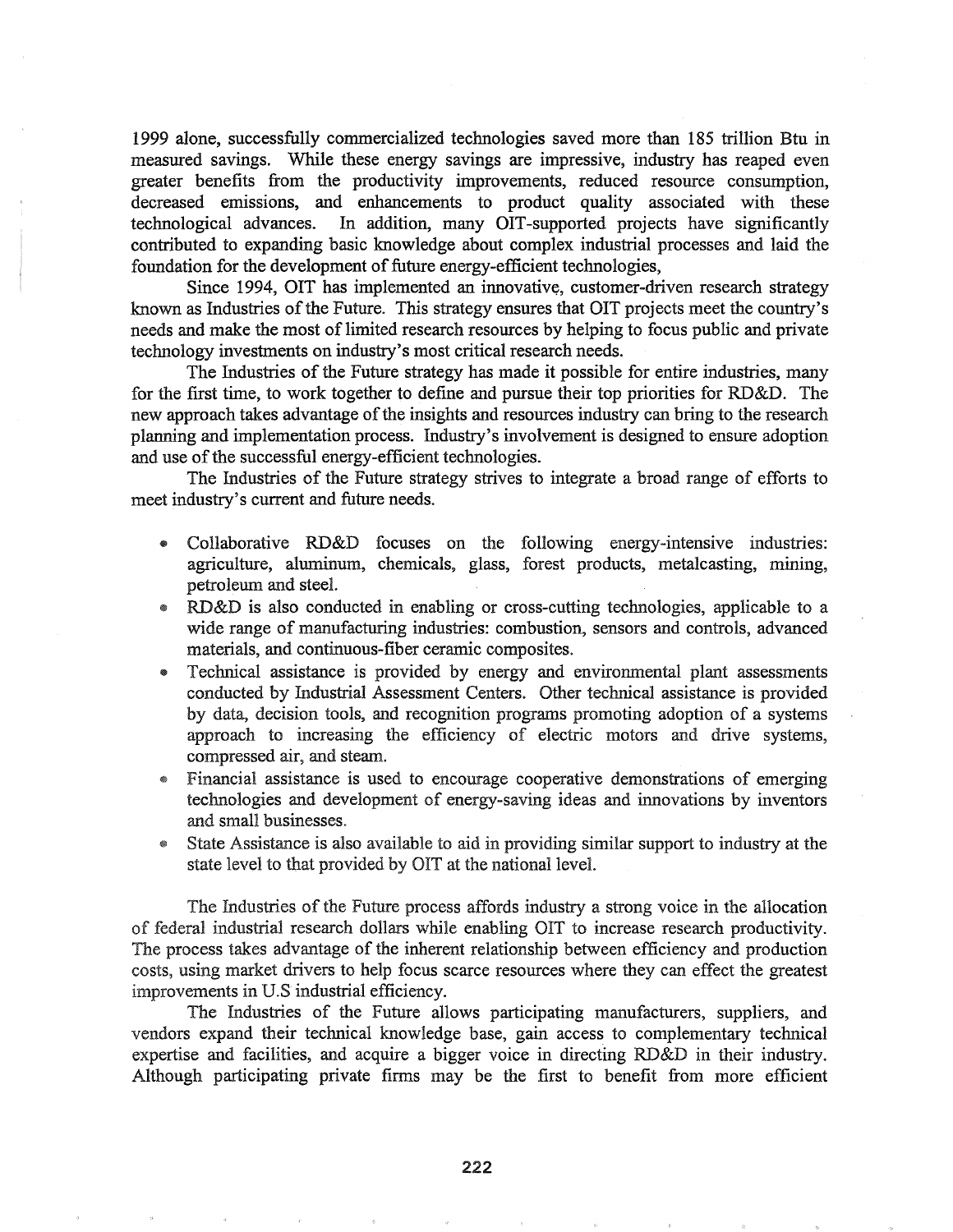technologies through pilot testing or demonstration programs, all U.S. industries benefit from these technologies once they have been commercialized.

# National Focus

OIT has assisted industry in developing and adopting new energy-efficient technologies since 1976. OIT has shared the costs for research, development, and demonstration (RD&D) as well as technology transfer, and the return on investment has been both measurable and large.

The scope of American industry is enormous, accounting for approximately 25% of the Gross National Product and 75% of exports. Industry provides jobs for over 25 million American workers. It also consumes more energy than any other sector in the U.S. economy (36%) with annual costs of more than \$110 billion. Manufacturing companies spend approximately \$30 billion per year on equipment and operations for controlling pollution. Therefore, new technologies that reduce industrial energy consumption and pollution have a very large impact on the Nation as a whole.. In partnership with OIT, industry has developed technologies to use energy and materials much more efficiently and has also improved environmental performance, enhanced the quality of products, and increased productivity. There is potential for saving over a quadrillion Btu of energy a year, and greenhouse gas emissions could be reduced by over 25 million tons.

OIT works closely with industry to identify priority technology needs and funds projects on a cost-shared or cooperative basis. The RD&D programs described in this document have produced many full applications in industrial processes and over 140 commercialized technologies, but the actual impacts are much greater than these numbers would suggest. For example, these estimates only include information provided by industry partners, but the actual impacts may be much greater because of personnel turnover, buyout by larger finns, and assignment of technology rights to a third party. Also, only the firstgeneration technologies are generally considered, but second-generation technologies and spinoffs to other applications greatly expand the results..

Besides the direct impacts of these technologies, OIT's programs include many indirect benefits, such as knowledge transferred through workshops, case studies, grants, information clearinghouses, decision tools, and cooperative programs with state and local agencies. These integrated efforts accelerate the development of other advanced technologies, and it is often impossible to quantify the far-reaching effects. The *Impacts* Report (OIT, 2001) shows how the direct benefits of OIT Programs are measured. Just these direct RD&D benefits and the savings from the Industrial Assessment Centers (IACs) amounts to 189.4 trillion Btu in 1999 and a dollar savings to industry that is nearly \$820 million.

## OIT Program Elements

# '8 Industries of the Future

The purpose of OIT's Industries of the Future is to ensure that projects meet real industry needs and make the most of limited research resources by helping to focus public and private technology investments on industry's most critical research needs.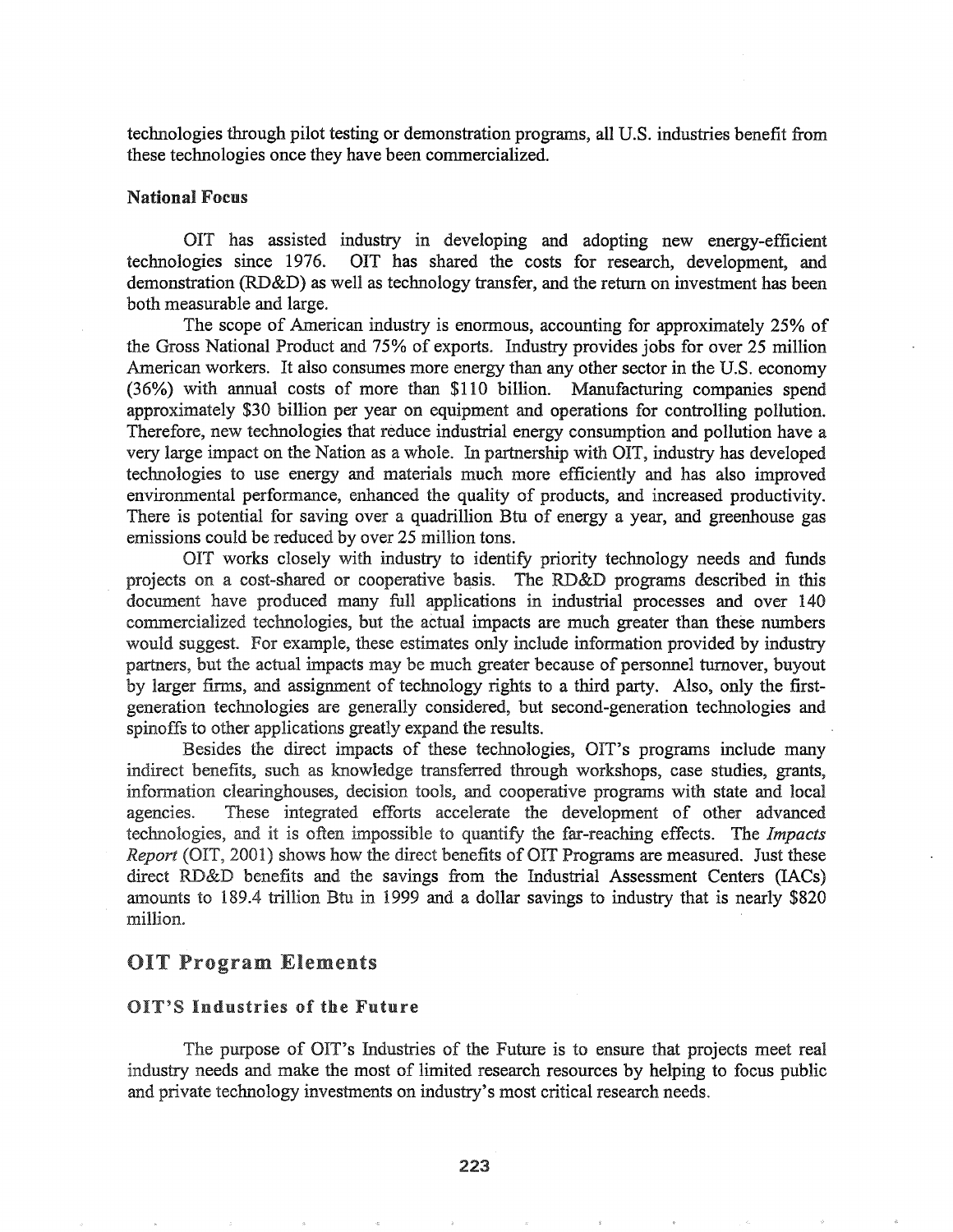This approach takes full advantage of the unique insights and resources industry can bring to the research planning and implementation process. By giving industry "ownership" of the process, the strategy also obtains industry commitment to the research and facilitates industry cost-sharing, which averages 50% over the life of a project. Moreover, industry's involvement essentially ensures adoption and use of the successful energy-efficient technologies.

The industries included in the Industries of the Future are:

- Agriculture
- .. Aluminum
- Chemicals
- .. Forest Products
- .. Glass
- Metalcasting
- Mining
- Petroleum
- Steel

Key attributes of the program are as follows:

Program direction through industry participation. Increasing demands on resources have forced organizations to do more with less - to leverage scarce financial and physical resources to achieve multiple objectives. Both industry and the government have recognized the value of teamwork among key participants. The complexity of many advanced technologies and processes, requiring multidisciplinary research beyond the technical capabilities of a single company, further fuels this trend toward cooperative efforts.

Industry input in direction and priorities. Unlike past industry/government partnerships, the Industries of the Future approach requires that industry take ownership of the "technology roadmapping" process in which each industry establishes a consensus on priorities for the required research. This process helps align public and private resources so they can collectively focus on solving industry's toughest technical challenges. With emphasis on "customer pull" rather than "technology push," this approach obtains strong industry commitment to the research, facilitating widespread adoption of the resulting energy-efficient technologies. .

The RD&D portfolio of projects supports technologies that are too risky for individual companies to undertake or are precompetitive. These technologies must have a broad application as well as significant energy, environmental, and economic benefits.

To help industry access and ensure that its technologies and capabilities are implemented in a timely fashion, OIT has developed an integrated delivery approach for products, services, and emerging technologies through a complementary portfolio of programs, including technical and financial assistance, enabling technologies, and localized state activities. These programs are described in brief below; further details can be obtained from the OIT website, at http://www.oit.doe.gov.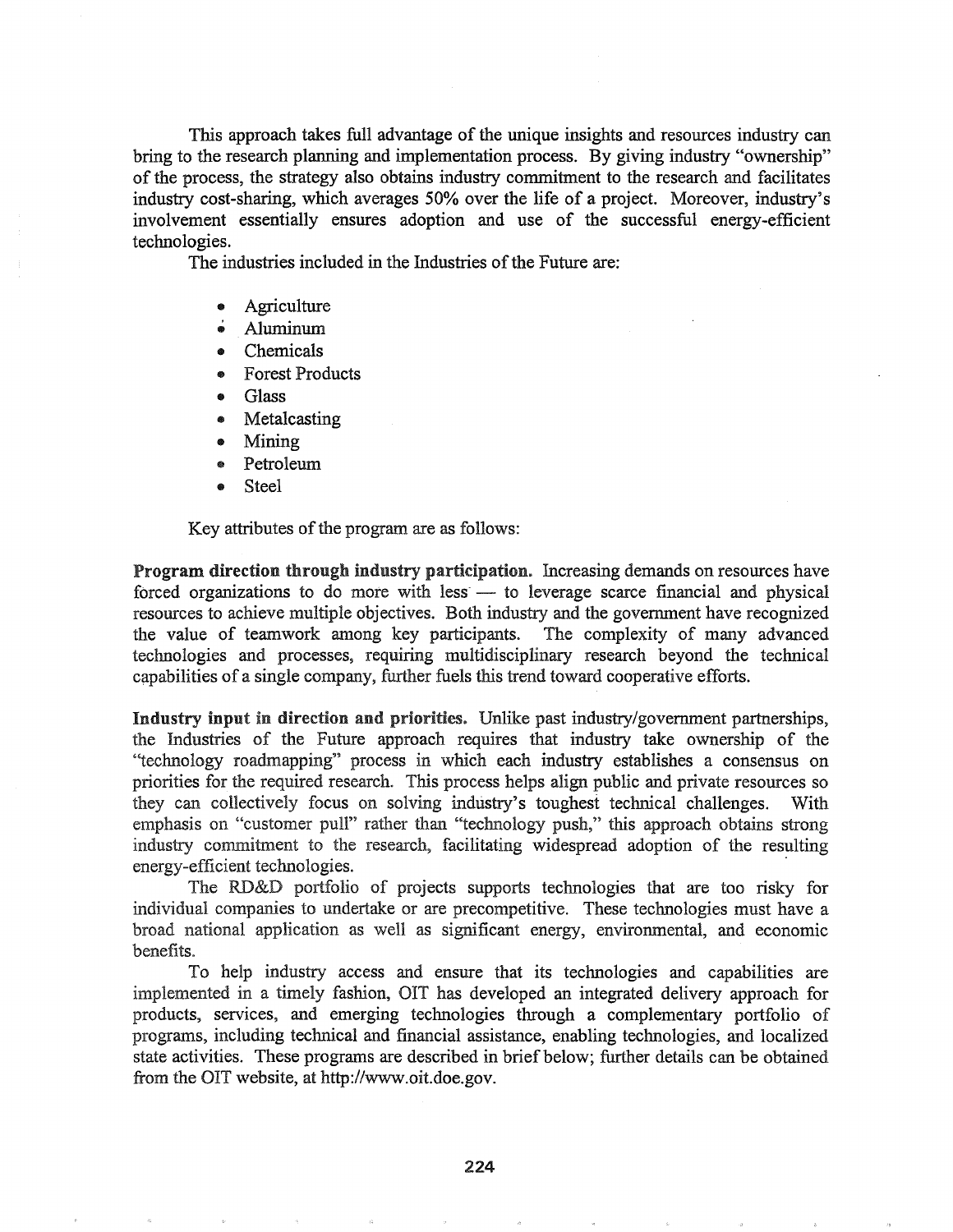#### Technical Assistance

Best Practices. OIT's best-practices programs help industrial firms of any size assess the potential benefits of maximizing efficiency using a systems approach. These programs target electric motor and compressed-air as well as steam systems. Through these programs, OIT provides unbiased data, decision tools, technical assistance, and recognition for finns that successfully improve their efficiency.

The motors and compressed air activities help U.S.. manufacturers learn about and adopt efficient electric motor and compressed air systems.. Industry has about 20-million electric motors in use, which accounts for 69% of the electricity they consume. By 2005, savings are anticipated of more than 5-billion kilowatt-hours of electricity and over a million metric tons of carbon equivalent annually through investment made at over 1000 plant sites. The compressed air activities, a voluntary collaboration among industry, utility companies, state and federal government, and technical trade associations, is dedicated to improving the performance of industrial compressed air systems with the goal of reducing energy needs and costs.. These efforts provide education, technical training, and certification to plant personnel using compressed air systems.

Steam systems activities provide U.S. manufacturers with high-quality, reliable infonnation about steam-related technologies and practices.. The potential benefits to industry include saving 2.8-quadrillion Btu (quads) of energy by 2010 and eliminating 43million tons of  $CO_2$  and 30-thousand tons of  $NO_x$  emissions. Nonenergy benefits include improved safety, reliability, and productivity. The goal is a 20% total energy savings from steam activities by 2010, which would mean \$4 billion in annual energy savings to industry. Attaining that goal would also mean a reduction in  $CO<sub>2</sub>$  emissions equivalent to taking 5 million cars off the road.

Industrial Assessment Centers. In addition to the benefits derived from OIT's technologydevelopment programs, U.S. industry has also saved energy, reduced costs, and lowered environmental impacts by taking advantage of OIT's technology access and programs. These programs provide technical assistance, information, and tools to help industry use existing technology to the best of its ability. The impacts of many of these OIT efforts are difficult to quantify. However, the energy and cost savings of one program that supports the IACs have been estimated. Since their inception in 1979, the energy audits of industrial facilities, together with the "ripple effects" associated with training energy auditors who continue to improve energy efficiency through their careers, have saved an estimated 43.1 trillion Btus and  $$202$  millions dollars (through 1999). In 1999 alone, the 734 IAC assessments resulted in new energy savings of 1.6 trillion Btus to the industry. If the benefits of waste reduction and productivity gains are also included, the gross benefits exceed \$49 million.

The IAC Program delivers a bonus by providing engineering students with hands-on experience in conducting the audits, supervised by their professors. Therefore, as these students progress into professional careers, they continue to foster the adoption of energyefficient practices and technologies, creating an energy savings "ripple effect." The program's effectiveness has been further enhanced by developing a "best practices" manual and training materials based on experience accumulated from hundreds of assessments performed by IAC teams.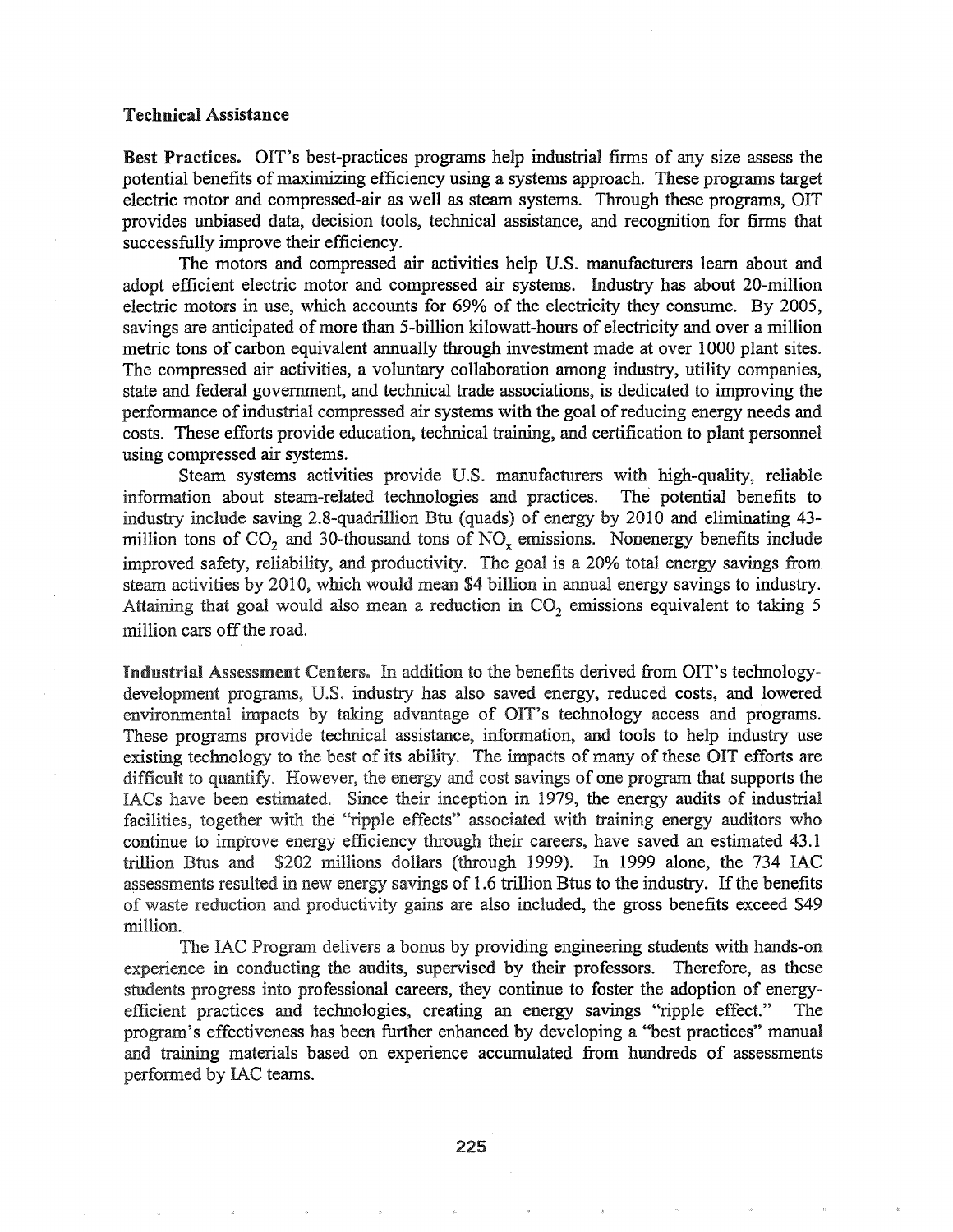# Financial Assistance

Inventions and Innovation. The Inventions and Innovation Program provides grants of up to \$200,000 to individual inventors and small companies with promising ideas and inventions for improving energy efficiency and environmental performance. Emphasis is placed on technologies that address the priorities identified in the Industries of the Future roadmaps. The program also offers practical infonnation to help commercialize technologies and provides a broad range of training and support.

 $NICE<sup>3</sup>$ . . The NICE<sup>3</sup> Program (National Industrial Competitiveness through Energy, Environment, and Economics) provides funding to state-industry partnerships for projects that develop and demonstrate energy-efficient and pollution-preventing technologies. The partnerships match Federal funds, and awardees are expected to commercialize the process or technology. For example, in one NICE<sup>3</sup> project, Chrysler Corporation developed and demonstrated a powder paint coating system for vehicles. This system virtually eliminates volatile organic compound (VOC) emissions and solid waste while greatly reducing energy use.

# **Enabling Technologies**

Advanced Industrial Materials. The Advanced Industrial Materials (AIM) Program develops and commercializes new or improved materials to enhance productivity, product quality, and energy efficiency in the major process industries.

The major projects being supported are:

- Intermetallic Alloy Development
- @ Improved Composite Tubes for Kraft Recovery Boilers
- Composites by Reactive Metal Infiltration
- Magnetic Field Processing of Polymers.

Sensors and Controls. The Sensors & Controls (S&C) Program develops and deploys integrated measurement systems for operator-independent control of manufacturing processes with broad applicability across multiple industry sectors. The industry sectors served by the S&C Program are those that have established partnerships with DOE's EE to collaborate in joint technology development for the competitiveness and vitality of the industry. The S&C Program will lead in providing the advanced solutions for measurement and control technology to meet the needs of all industry sectors supported by the IOF strategy.

The Combustion Program works closely with the industrial combustion Combustion. community in pursuing RD&D that can achieve the goals and performance targets set forth by the industry in two documents, both accessible from the Combustion home page at http://www.oit.doe.gov/combustion/:

The Industrial Combustion Vision sets perfonnance targets and broad goals for combustion systems in 2020.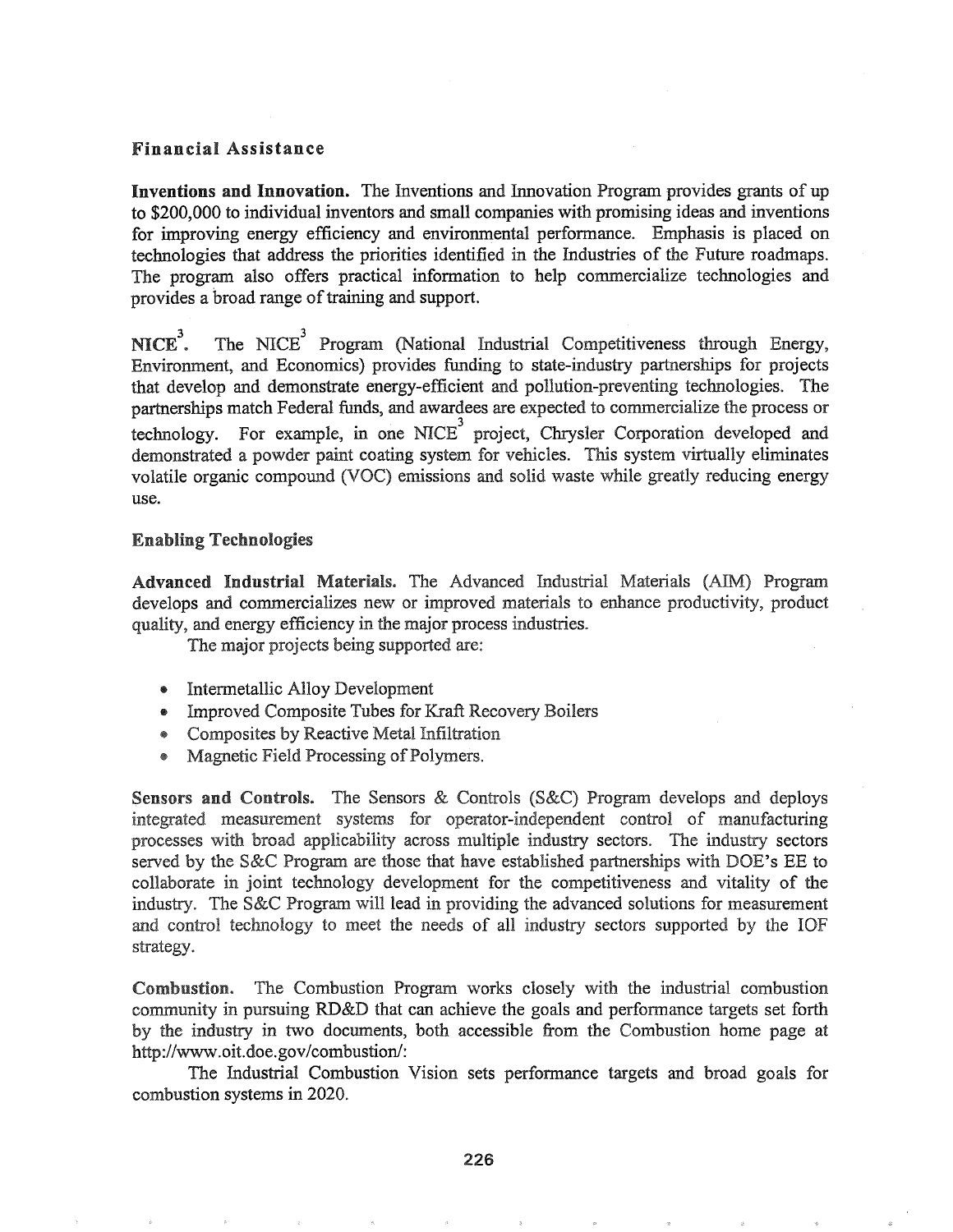The Industrial Combustion Technology Roadmap outlines the RD&D needed to develop the advanced, highly efficient combustion systems that U.S. industry will require in the future.

Continuous Fiber Ceramic Composite. The Continuous Fiber Ceramic Composite (CFCC) Program supports the development of materials that are light, strong, corrosion resistant, and capable of performing in high temperature environments. U.S. industry has a critical need for these materials. Although many ceramics perform well at considerably higher temperatures than conventional metal alloys, they are generally brittle and as a result can undergo catastrophic failure in service. CFCCs are being developed to overcome this limitation. By incorporating continuous ceramic -fibers into a ceramic matrix, ceramic products 'have improved toughness in high-stress environments. Because of these enhanced properties, CFCCs have been recognized as a new class of ceramic materials with the hightemperature stability, corrosion resistance, and toughness necessary for a wide range of applications. In addition, CFCC components used in industrial applications will provide substantial energy, environmental, and economic benefits..

The CFCC Program is a collaborative effort between industry, national laboratories, universities, and the government to develop advanced composite materials to a point at which industry will assume the full risk of development. Participation by industry (which cost shares in this effort) is vital and ensures that the research agenda is based primarily on economic and perfonnance criteria..

### **State Activities**

OIT recently instituted a program called "States Industries of the Future" to help implement the Industries of the Future program within all states and regions of the United States. State governments, State organizations, and energy-intensive industries within the States lead this program. It targets Industries of the Future that are most important within a State, detennines their business and technology needs, and then delivers resources needed to meet those needs. Seventeen states received grant awards in 2000.

# Technology Tracking Methodology

Program managers within DOE's Office of Industrial Technologies recognize the importance of developing accurate data on the impacts of their programs. Such data are essential for assessing OIT's past performance and can help guide the direction of future research programs.

Energy savings associated with specific technologies is estimated by Pacific Northwest National Laboratory (pNNL) through a rigorous process for tracking and managing data. When a full-scale commercial unit of a technology is operational in a commercial setting, that technology is considered commercially successful and is on the active tracking list. When a commercially successful technology unit has been in operation for approximately ten years, that particular unit is then considered a mature technology and typically is no longer actively tracked. Emerging technologies are those in the late development or early commercialization stage of the technology life cycle (roughly within one to two years of commercialization). While preliminary information is collected on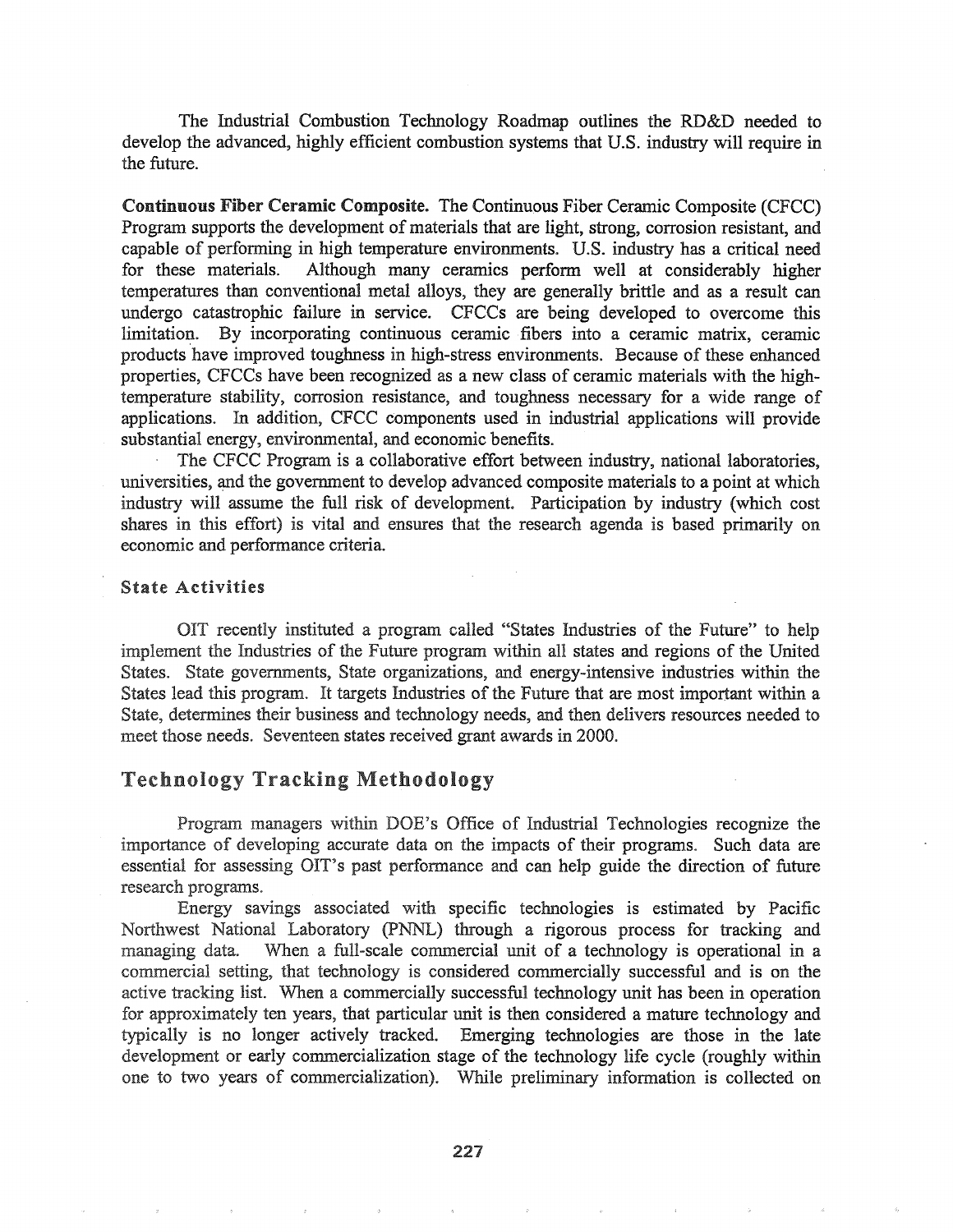emerging technologies, they are not usually place on the active tracking list until they are commercially available to industry. The active tracking process involves collecting technical and market data on each commercially successful technology, including details on the:

- Number of units sold, installed, and operating in the United States and abroad (including size and location)
- Units decommissioned since the previous year
- Energy saved by the technology
- $\bullet$  Environmental benefits from the technology
- Improvements in quality and productivity achieved through use of the technology
- $\bullet$  Any other impacts of the technology, such as employment, effects on health and safety, etc.

#### Methodological Issues

Information on technologies is gathered through direct contact with either vendors or end users of the technology. These contacts provide the data needed to calculate the unit energy savings associated with an individual technology, as well as the number of operating units. Unit energy savings are calculated based on specific details for each individual technology. Technology manufacturers or end users usually provide unit energy saving, or at least enough data for a typical unit energy savings to be calculated. The total number of operating units is equal to the number of units installed minus the number of units decommissioned or classified as mature in a given year--information usually determined from sales data or end user input. Number of operating units and unit energy savings can then be used to calculate total annual energy savings for the technology.

The cumulative energy savings represents the accumulated energy saved for all units for the total time the technology has been in operation. This includes previous savings from now-mature units and decommissioned units, even though these units are not included in the current year's savings.

Once cumulative energy savings have been determined, impacts on the environment are caJculated by estimating the associated reduction of air pollutants. This calculation is based on the type of fuel saved and the pollutants typically associated with combustion of that fuel, and uses assumed average emission factors. For example, for every million Btu of coal combusted, we assume approximately 2.5 pounds of sulfur oxides (known acid rain precursors) are emitted to the atmosphere. Thus, every million-Btu reduction in coal use results in the elimination of 2.5 pounds of sulfur oxides.

The cumulative cost savings minus program and implementation costs provides an estimate of the direct net economic benefit of the OIT program since its inception. The benefits of the program are based on:

Estimated energy savings~ The energy savings (Btu) produced by OIT-supported technologies have been commercialized and tracked since the program began. As of FY 1999, the cumulative value for energy savings since 1976 was 1.6 quadrillion Btu. Since details of the technology are know, the types of fuel saved are also available.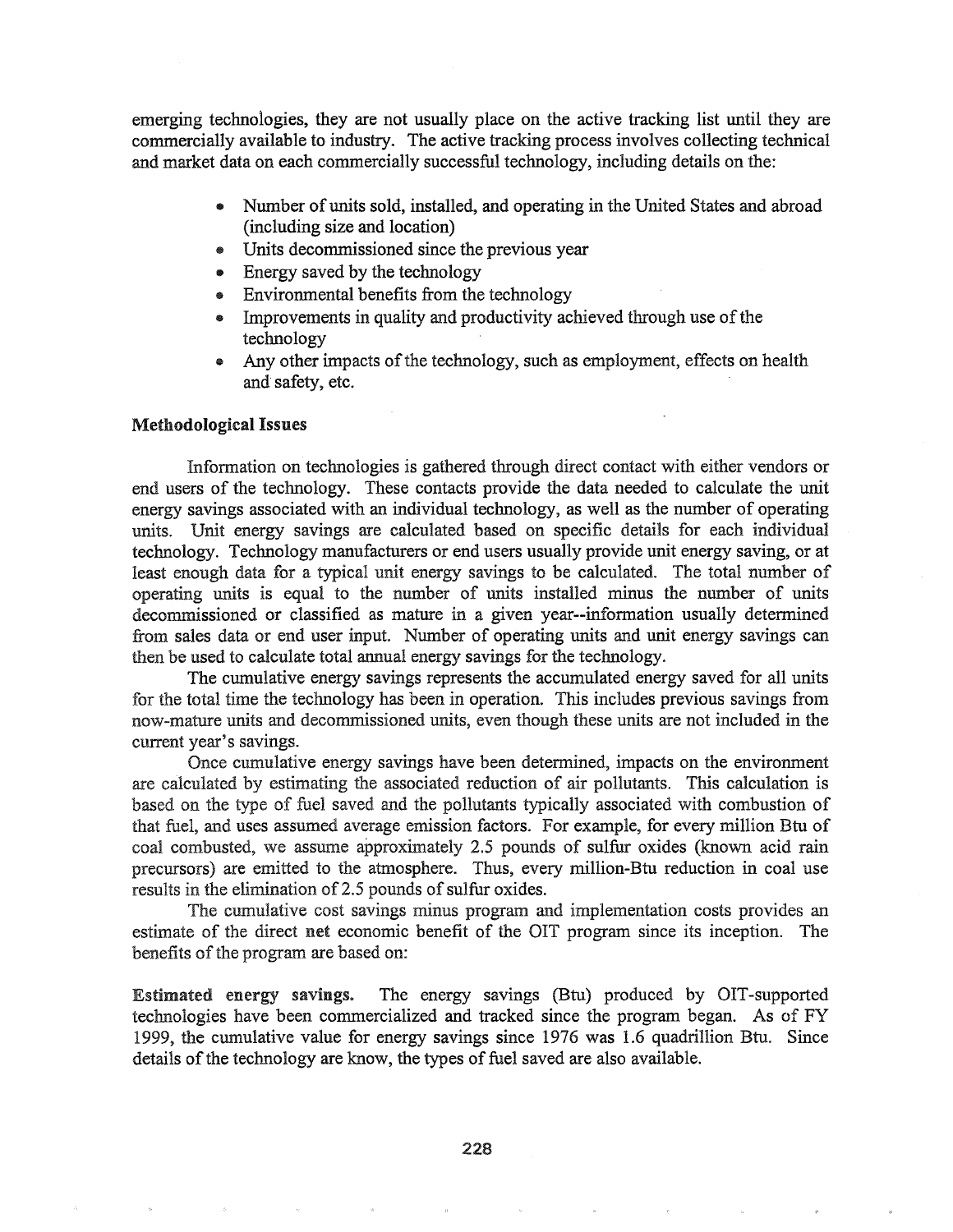The cost of industrial energy. Average industrial energy prices since 1976 were constructed based on inflation adjusted fuel prices". The nominal prices (in dollars per million Btu) are reported in the Energy Information Administration's *State Energy Price and Expenditures Report* (EIA, 2000); these are adjusted for inflation by the producer price index (available on the web at: http://www.stats.bls.gov) for Number 2 fuel oil, natural gas, coal and electricity. These prices are multiplied by the Btus of the various industrial fuels saved by OIT commercialized and tracked technologies to obtain the inflation adjusted savings in dollar terms.

The costs of the program and implementation are based on:

OIT appropriations. The sum of R&D dollars spent by OIT on its program in each year since the program began, adjusted for inflation. As of FY 1999, the cumulative OIT spending since 1976 was \$1.7 billion (in 1999 dollars).

The assumed cost of implementation. Because we do not have reliable information about the costs of installing the new technologies, we made an assumption to account for these costs. We assume industry requires a two-year payback period on investments. So, we ignore the first two years of the cumulated energy savings for each of the technologies, arguing that these saving are needed to "recoup" the capital costs of adopting the new technology.

So, for each technology, the annual energy savings by fuel type is multiplied by the price of that fuel in that year (adjusted for inflation). The sum of all energy saved times the average energy price yields an estimate of the annual savings for all technologies in that particular year. The net economic benefit is equal to the accumulation of these savings over time minus the OIT program costs (appropriations) and the assumed cost of installing the technologies (which is equal to the first two years of savings for each of the technologies tracked).

Several factors make the tracking task challenging. Personnel turnover at developing organizations as well as at user companies makes it difficult to identify applications~ Small companies that develop a successful technology may be bought by larger frrms, or may assign the technology rights to a third party. As time goes on, the technologies may be incorporated into new products, applied in new industries, or even replaced by newer technologies that are derivative of the developed technology.

Program benefits documented by PNNL are conservative estimates based on technology users' and developers' testimonies. These estimates include neither derivative effects, resulting from other new technologies that spin off of OIT technologies, nor the secondary benefits of the energy and cost savings accrued in the basic manufacturing industries downstream of the new technologies. So actual benefits are likely to be much higher than the numbers reported here. Nonetheless, the benefits-tracking process provides a wealth of information on the program's successes. The process of tracking these benefits is diagramed in Figure 1.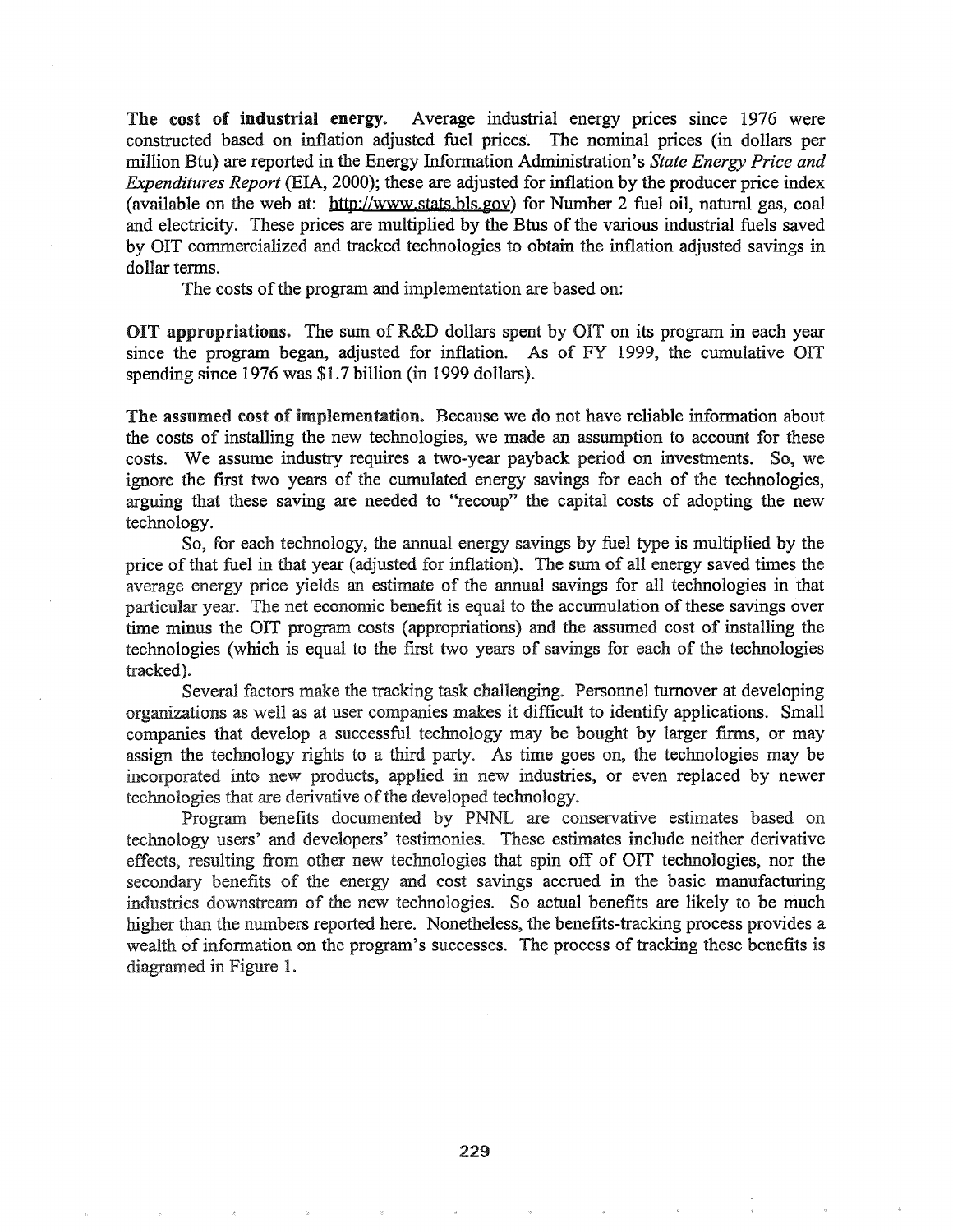

The IAC program also estimates benefits of its program. The total energy savings and pollution reductions estimated for the IAC program are shown in Table1. However, these estimates are not made by PNNL and the methodology is not described in this paper. For those interested in the methodology for this tracking, see Appendix 4 in (OIT, 2001).

# **Technology: Tracking Results**

The RD&D conducted under the OIT's IOF, I&I and NICE<sup>3</sup> Programs has resulted in over 140 successfully commercialized technologies. Table 1 presents the energy savings and pollutant reduction results for these technologies. In 1999, 189.4 trillion Btu was saved, which translates to a dollar savings to industry of nearly \$820 million. On a cumulative basis, since 1976, OIT's commercialized technologies have saved 1.6 quads of energy and \$6.5 billion. While the energy savings are impressive, industry has reaped even greater benefits from the productivity improvements, reduced resource consumption, decreased emissions, and enhancements to product quality associated with these technological We estimate that the cumulative emission reductions associated with these advances. commercialized technologies equals 121 billion tons of  $CO<sub>2</sub>$ , 246 thousand tons of  $NO<sub>x</sub>$ , and 463 thousand tons of SO<sub>x</sub>. In addition, many OIT-supported projects have significantly contributed to expanding basic knowledge about complex industrial processes and laid the foundation for the development of future energy-efficient technologies.

|  |  |  |  |  | Table 1. OIT Technology Program Impacts |  |
|--|--|--|--|--|-----------------------------------------|--|
|--|--|--|--|--|-----------------------------------------|--|

|                                      |                                          | Current | Cumulative Pollution Reductions (10 <sup>3</sup> Tons) |       |      |            |                 |
|--------------------------------------|------------------------------------------|---------|--------------------------------------------------------|-------|------|------------|-----------------|
|                                      | Cumulative                               | Energy  |                                                        |       |      |            |                 |
|                                      | Energy Savings Savings (10 <sup>12</sup> |         |                                                        |       |      |            |                 |
| Technologies Commercially Available  | $(10^{12} Btu)$                          | Btu)    | Particulates VOCs                                      |       | SOx  | <b>NOx</b> | CO <sub>2</sub> |
| Commercial Technologies Total        | 1043.63                                  | 187.80  | 35.6                                                   | 6.74  | 151  | 776        | 76000           |
| <b>IIAC Total</b>                    | 43.13                                    | 1.60    | 6.92                                                   | 0.106 | 24.5 | 10.4       | 3130            |
| <b>Historical Technologies Total</b> | 520.81                                   | NA      | 81.1                                                   | 1.24  | 289  | 126        | 41400           |
| <b>GRAND TOTALI</b>                  | 1607.57                                  | 189.40  | 124                                                    | 8.08  | 463  | 246        | 12100           |